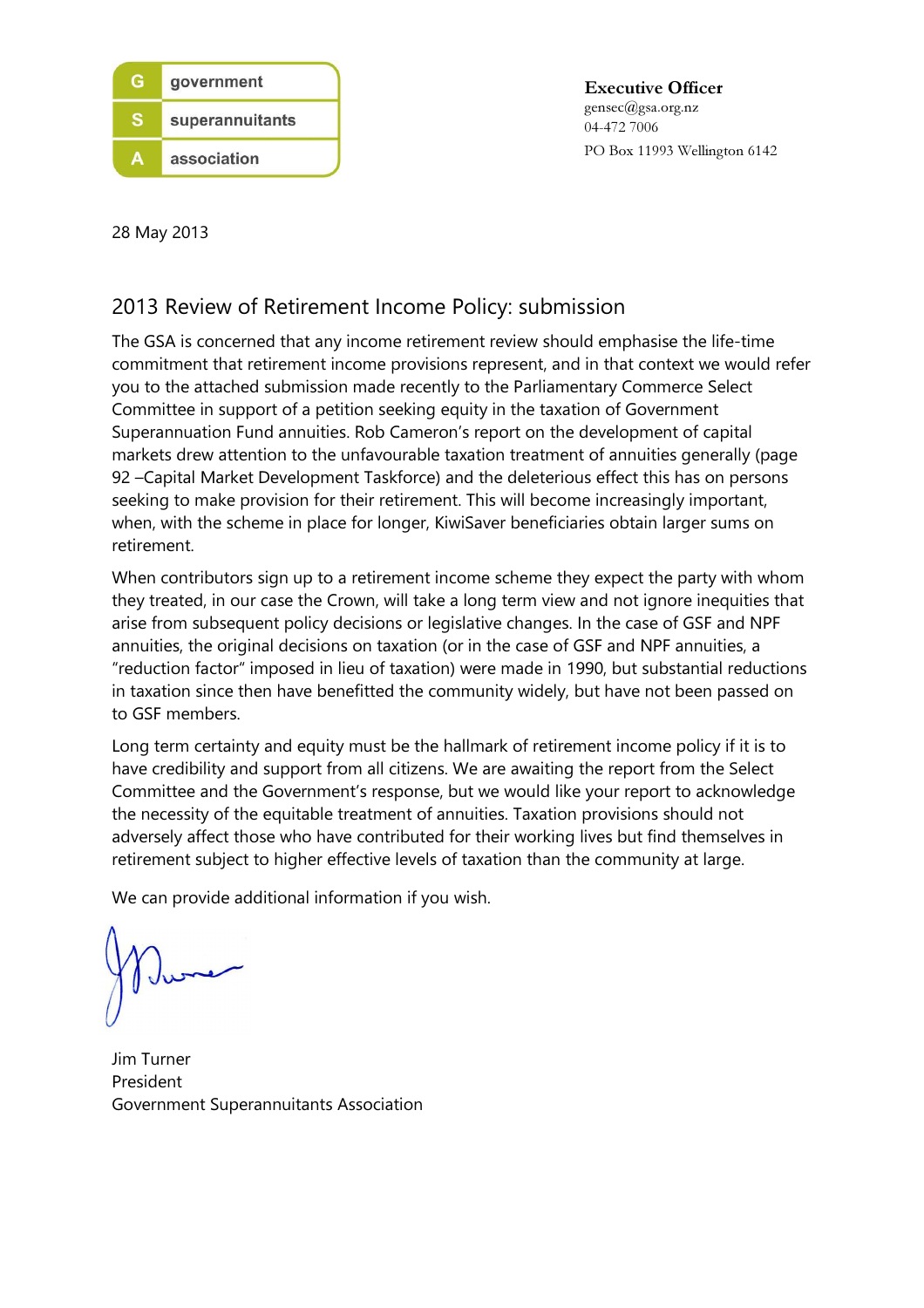| government        |
|-------------------|
| s superannuitants |
| a association     |

# Submission on the petition to the House of Representatives:

That the House of Representatives call on the Government in its role as employer to adjust the annuities payable to members of the Government Superannuation Fund and the National Provident Fund to reflect taxes applicable in 2011 rather than the currently reduced annuities that reflect 1990 taxes.

25 August 2011

## To the Commerce Select Committee

#### Background

- 1. Around 70,000 government employees past and present are receiving an annuity from the Government Superannuation Fund (GSF) or the National Provident Fund (NPF), or are still contributing to these schemes. The GSF and NPF schemes were closed to new entrants in 1992. The Government Superannuitants Association (GSA) has represented government annuitants since 1920 and has 25,400 members.
- 2. Membership was encouraged and for a period was compulsory, and the existence of the scheme was taken into consideration in setting pay in the public sector. Each member of these defined benefit superannuation schemes makes a regular payment from salary throughout his/her working life (usually at 6.5% of salary) to provide an annuity on retirement for life, and a payment of half that annuity to a surviving spouse. Other provisions relate to dependants and capitalisation of up to a quarter of the annuity.
- 3. Membership of one of these schemes represents a lifetime contract between the individual contributor and his/her employer, the Government. By this means, many government employees have saved for their retirement.
- 4. GSF annuity levels in 2011<sup>1</sup> are:
	- a. Lower quartile: \$7,000
	- b. Median: \$12,500
	- c. Upper quartile: \$21,000

These are annuities reduced by a factor set in 1990 in substitution for tax.



5. The annuity is paid from the accumulated employee contributions, investment earnings on those contributions, and the deferred employer contribution. Because the employer contribution to the GSF is deferred, the scheme is not fully funded, but the GSF Act guarantees the payment of the annuity, which is based on the period over which the employee makes his/her contributions and his/her salary near retirement.

l

 $^1$  Derived from the number of annuities in \$2000 increments.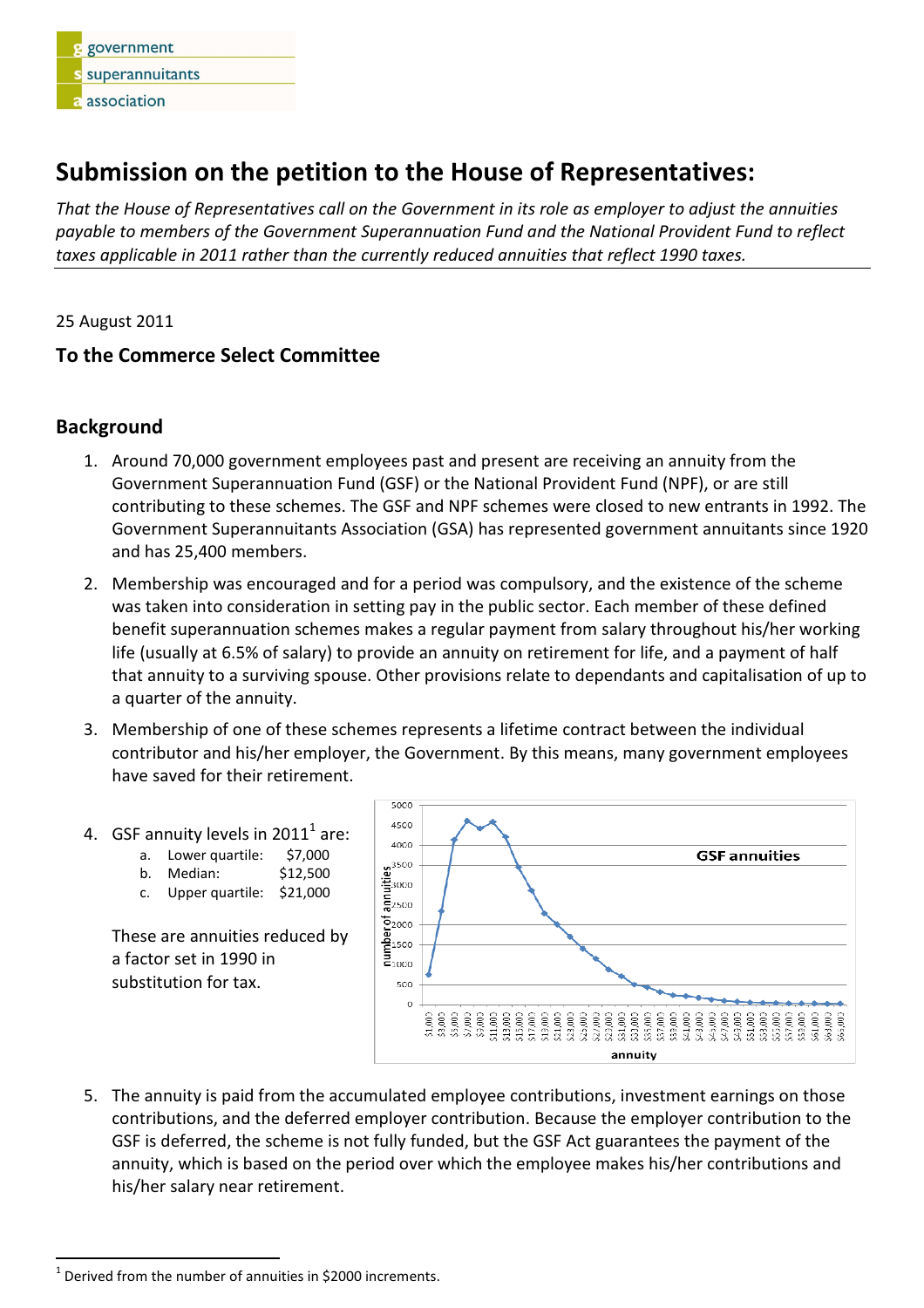## The 1990 reforms

- 6. The taxation of superannuation schemes was changed in 1990 so that contributions and investment earnings became fully taxed and the annuity exempt ('EET' to 'TTE'). Under either regime, the annuity can be described as 'tax paid'.
- 7. The principle features of the taxation approach finally adopted by the Government were:
	- 1. tax concessions in relation to contributions made to schemes removed;
	- 2. investment income taxed at the new top marginal tax rate (33%);
	- 3. contributions made by employers taxed at the same rate (33%), a deductible expense to employers; and
	- 4. all benefits payable from such schemes tax free; that is, exempt.
- 8. Annuities payable from the government employee superannuation schemes (GSF and NPF) were (permanently) reduced from 1 April 1990 by a factor in substitution for the tax payable on annuities before that date. This was done to prevent annuitants receiving a 'windfall gain' from the annuity becoming tax exempt.
- 9. The Superannuation Schemes Act 1989 (Sections 40 to 45 now repealed) empowered trustees of defined benefit schemes (in the private sector) to over-ride the normal requirement to secure the agreement of scheme members to adjust (reduce) annuities in concert with the tax changes. While the Superannuation Schemes Act did not apply to the State sector, the Government decided the principles to be applied to private sector schemes would also be applied to the schemes for which the Government was responsible as the employer - the GSF and NPF - so that annuitants would not receive a 'windfall gain' from the annuity becoming tax free<sup>2</sup>. Annuities in comparable private sector schemes were commonly reduced by 15%while some were not reduced at all<sup>3</sup>; the reductions to GSF and NPF annuities were among the highest.
- 10. The Government Actuary was asked to propose reductions to the GSF annuity which would result in a cost of the scheme to the employer (the Government) which was no greater as a result of the tax changes, while being fair to members of the scheme.
- 11. For annuities being paid on 31 March 1990, the Government decided to reduce each annuity by the tax then payable by the individual (the 'G tax code'), an average reduction of 19%. The 1990 tax rates were: 15% (up to \$9,500), 28% (to \$30,875) and 33% (above \$30,875). (The 2011 tax rates are 10.5% (up to \$14,000), 17.5% (to \$48,000), 30% (to \$70,000) and 33% (above \$70,000).
- 12. For **future annuities**, the Actuary devised a notional fully funded model for the GSF assuming the top marginal tax rate of 33% for employer contributions and investment earnings, from which a 40% reduction for those retiring from 1 October 1999 was calculated. As the GSF scheme was not fully funded - that is, comprising mostly employee contributions only - the Government decided the appropriate reduction was 30%. The National Provident Fund reduced its annuities by 40%.
- 13. The final decisions on the reduction factors were rushed to meet the 1 April 1990 implementation date and little thought was given to the effect of future tax changes. Accordingly, as we have been advised by Peter Dunne MP<sup>4</sup>, there was an expectation among members of the select committee considering the GSF Amendment Bill in 1990 that the reduction factor for future annuities would subsequently be reviewed. Such a review would have been seen as necessary to satisfy the Government's guiding principle that changes to the scheme were fair to members of the scheme.

 $\overline{a}$ 

<sup>2</sup> From a Government policy statement.

<sup>&</sup>lt;sup>3</sup> As reported by the Government Actuary.

<sup>&</sup>lt;sup>4</sup> Peter Dunne was a member of the Commerce Select Committee that considered the GSF Amendment Bill in 1990